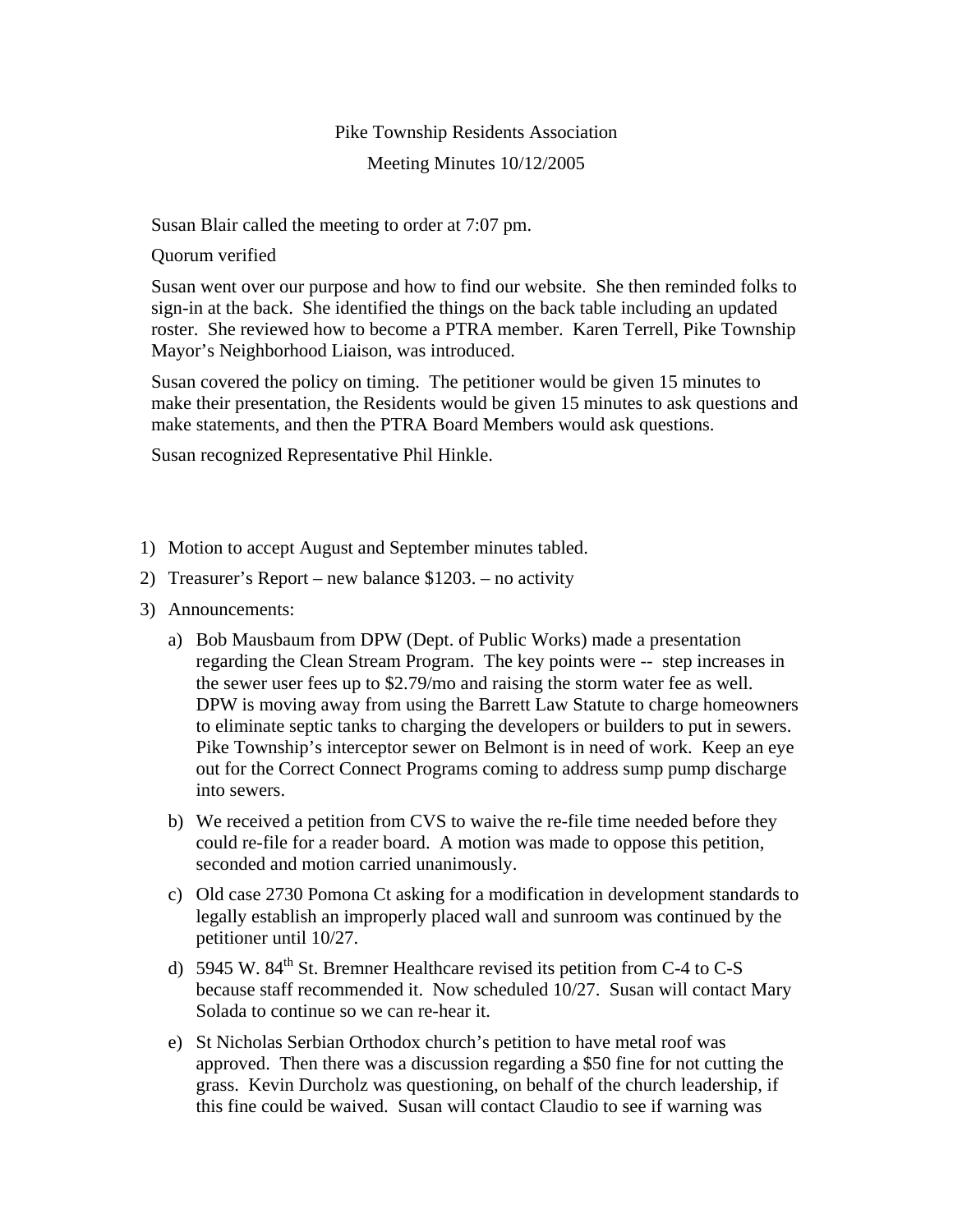issued prior to the ticket. Upon further discussion, it was determined that a warning had been issued; therefore, PTRA will not investigate the possibility of the fine waiver.

- f) No Petition received but Susan/Jeanette saw it on the hearing agenda website 4281 N. High School Rd – Dahm Market is requesting additions to their existing property. Susan will attend the Hearing Examiner hearing to request a continuance based on no notice received by PTRA. In the event a continuance is not granted, a motion was made to oppose because we were not properly notified. This was seconded and carried unanimously.
- g) Jeannette reported on MCCANA. Meeting on third Saturday of every month from 9-11am at the North Meridian United Methodist Church. October – Jim Gerard, Director of DPW, will speak. November – the Criminal Justice Planning Council will make a presentation.
- 4) Liquor Permits see attached list
	- (1) Jeannette will be at the Nov.  $7<sup>th</sup>$  hearing regarding the BP Connect at  $38<sup>th</sup>$ & High School Rd, and the BP at  $71<sup>st</sup>$  & Woodland is asking for a transfer of license.
	- (2) The 7 & 11 at  $56<sup>th</sup>$  & Lafayette Rd had the appeal hearing on 9/28. The judge is requesting the distance from the site of each petition signature received. Out of 300 signatures the petitioner's petition had, 102 did not live in Pike or were from out-of-town/state. Thanks to Eagle Creek Citizens Advisory Board and the Eagle Creek Park Director for attending and testifying in support of our remonstrance at this hearing.
- 5) New Business
	- (1) **2005-UV3-034, 4407 Lafayette Blvd**., Adam DeHart presenting. Currently zoned C-5. Requesting a variance of use and variance of development standards. Staff requested extra information. We have a lot of empty buildings in this area. Insulation and HVAC Work. Most of the workers off site. Only office and Owner on site. He is working with the Economic Development staff. 50 Jobs on the bus route; gravel off-street parking over geothermal field. Will commit to pave in 3 years. Will convert truck fleet to Natural Gas and the state is prepared to issue a grant to do this. Will build a Natural Gas Station. Don B. requested that the variance only apply to this business. Someone asked about dust control from the gravel field. Will maintain the gravel by wetting it down when necessary. Pat asked for a commitment prohibiting outside storage. DeHart agreed. Motion to support made and seconded. It passed 10 to 8.
	- (2) **2005-ZON-137, 6239 W. 46th St**. Mike Kias presenting. This is on the SE Corner of  $46<sup>th</sup>$  and High School. Requests a rezoning of .83 of an acre to the C-1 classification to provide for a child daycare business. There is a bad history on this property. The building was damaged by fire about 5 years ago and not repaired well. It has had a number of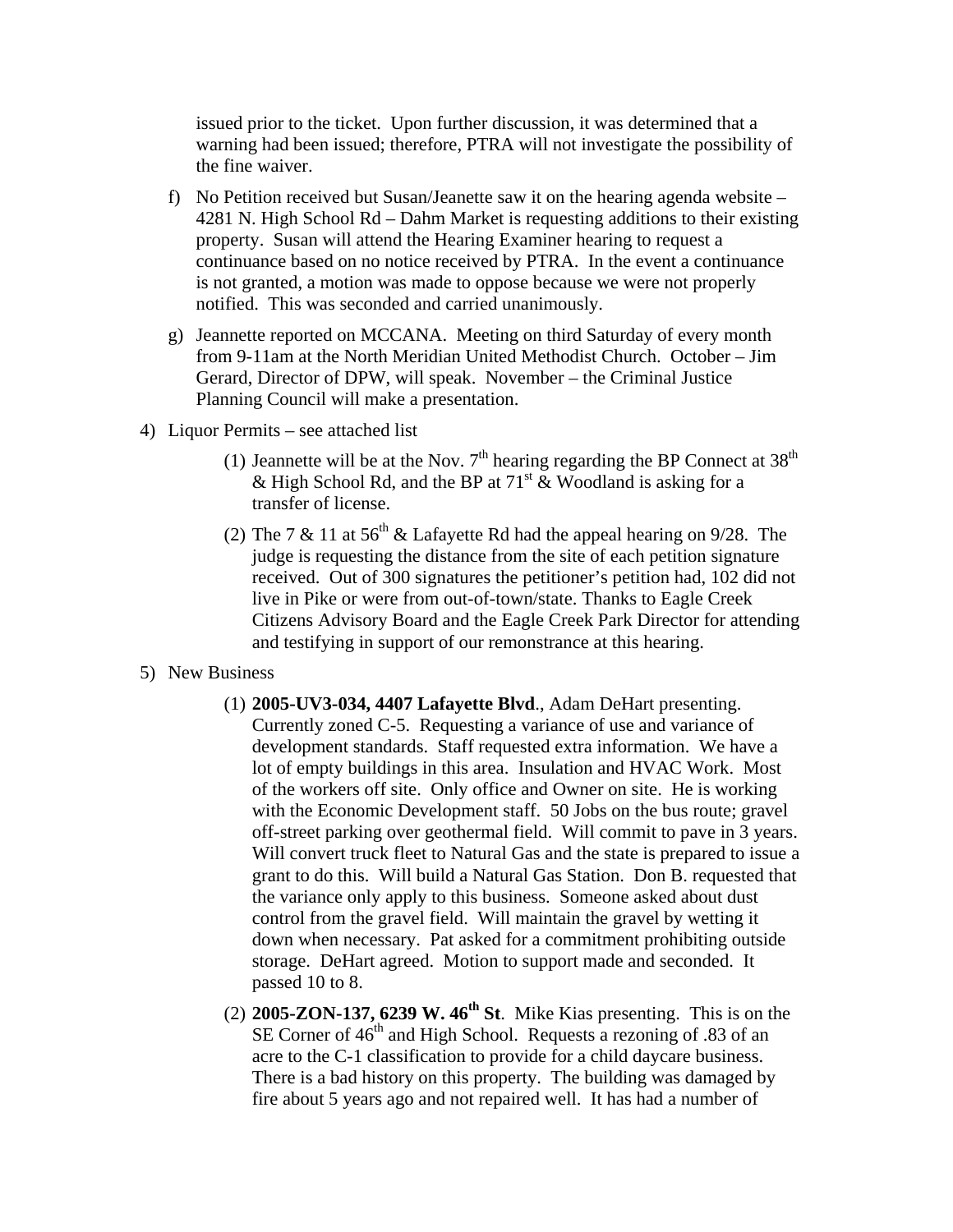zoning violations and health department violations. Mr. Ajayi purchased the property in May and has made numerous improvements. He has put a new roof and gutter system on. He has fenced the back yard and is planning on adding a circular drive so parent's cars won't block traffic. He is committing to keeping the existing structure residential in appearance, as it exists today. He will commit to only one use – that of a child daycare. He is expecting around 40 children. He will have staff parking and a small amount of parent parking. He will commit not to use side yard.

The neighbors are concerned about traffic and commercial use encroachment. Question arises why they are requesting a C-1 rezoning instead of variance of use. Mr. Ajayi says because he was told the zoning board is more favorable to rezoning over modifications to the existing classification. The owner is licensed to run a Day Care. He will not be living there. How safe it this for 40 children. What about fire codes? Mr. Ajayi will comply with necessary codes to pass inspections. Will there be enough restrooms for 40 children? Child and Family Services will determine the restroom requirements.

The Staff Report is very negative, why are they proceeding with this? Mr. Kias believes that staff has not done its job. Many of the comments don't relate to this situation. Clint mentioned that daycares have very strict operational standards. Mark moves to oppose. This is seconded. The motion carries unanimously.

Susan briefs the immediate residents in attendance on the next steps and further encourages the neighbors to attend the hearing.

(3) **2005-DV1-045, 3849 Bennett Dr.** Elizabeth Cottler requests a variance of development standards to legally establish a 6-ft tall fence located in the front yard. The family is looking for a way to make everyone happy. Several suggestions were made regarding tapering fence so that it does not block view and put pedestrians at risk. Staff recommends denial because it does not meet ordinance. Pat moves to oppose. It is seconded. Clint abstains and the motion passes unanimously (minus Clint).

(4) **2005-ZON-845 & VAR- 845**, 5107 Freyn Dr., John Van Buskirk presents. The Winnings request a rezoning of one acre to the C-ID classification to provide for a landscaping business. They wish to construct building and then store wholesale landscape business inside. The Staff is suggesting C-ID from D-4. The use is consistent with the new Comp Plan. C-ID specifically allows for landscaping businesses. We will form a committee to meet with petitioner and/or representative and request a continuance to 11/17. Committee volunteers: Pat, Clint, Sheila, Tim, and Bob.

(5**) 2005-UV2-038, 4002 N. High School Rd.,** Presenter is Roger Kilmer from Baker & Daniels. Norle Investments is requesting a variance of use to provide for a drinking place with live entertainment within a tenant space of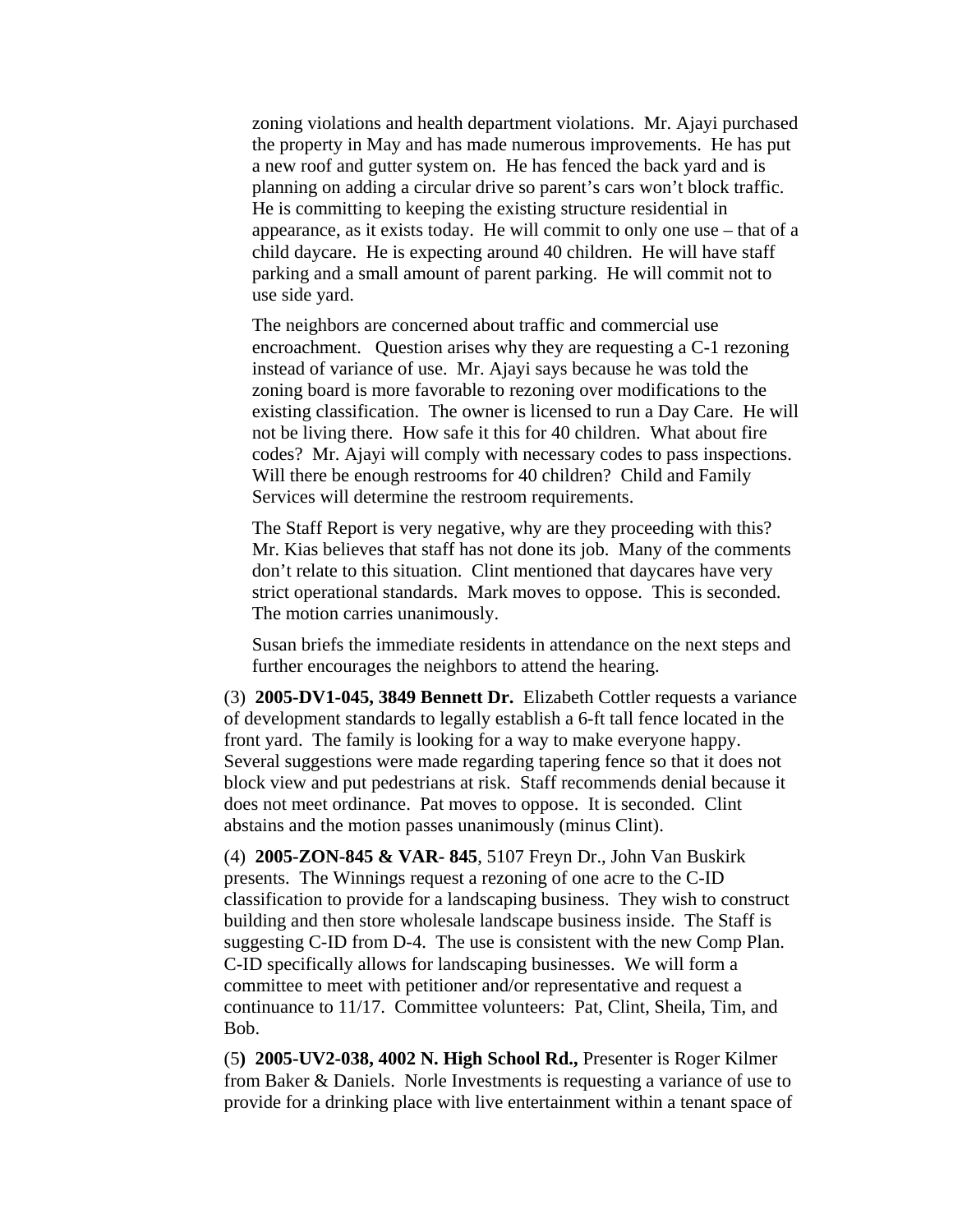an existing strip mall. They are planning DJs and musical groups – no adult entertainment/lingerie shows. They have met with PTRA's committee out at the site to address the following concerns  $-1$ ) level of security during performances, 2) timing of performances, 3) exterior noise, 4) maintenance of property especially in regards to trash pick up. Mr. Kilmer passed out commitments. The hours of operation would be 11a-3a Fridays and Saturdays. Staff's only concern was to prohibit any outside speakers. We asked them to amend commitment #5 to read "… in addition to normal trash pick up, the parking lot shall be cleaned of trash." 102 parking spaces; they anticipate approximately 120 patrons. This strip mall is zoned C-3 for neighborhood services. We asked that in the petition they add addresses to specifically address which three tenant bays would be addressed in the petition. Mark has spoken with the planner. Staff recommended approval with suggestions to make the variance apply only to the 3 most southern tenant bays, no adult entertainment permitted, no external speakers or music. PTRA had a problem with the broad scope of "Holidays" mentioned in the commitments presented. 130 neighbors given notices and only three residents present tonight. Mark moves to support this petition and it is seconded. 5 in favor, 8 opposed, motion fails. Motion made to take no position and seconded. 5 in favor, 7 opposed, motion fails. Motion made to not support (oppose petition) and seconded. 7 in favor, 6 opposed, motion carries.

 $(6)$ **2005-ZON-151, 4438 W. 56<sup>th</sup> St**. Mr. Zaheer presenting. Momin Inc requests a rezoning of 1.68 acres to the SU-38 classification to provide for the construction of a community center. This family community has somewhere between 15 and 40 families who may use this facility located next to Brookfield Village. The India Community Center is right next to it and is vacant. Momin indicated that it would be using the facility approximately 35 days a year. There would be no music, or bands on the property. Unfortunately the India Center is a real problem according to neighbors The India Center has caused violence and theft in the neighborhood, and is rented out frequently. Pat suggested we look at the commitments for Baha Church because the usage will be similar. They agreed to request a continuance to the 11/17 hearing and we will form a committee to meet with them. Committee volunteers: Pat, Sheila, Kevin, Jeannette, Bob M, Clint and Bob Frohardt (area resident).

(7) **2005-UV1-033 – 3902 Moller Rd**. Sahara Williams requests a variance of use and development standards to provide for a horse stable with boarding facility and riding lessons and to legally establish a barn in front of the house. The barn was built in 1986. She would like to expand the barn to make it square and a little bigger. She would also like to legally establish existing barb wire fence and extend it the length of the property. She told us that she can legally have up to 13 horses, but she only has 8 stalls. She needs the variance to run a home based business because she will be renting